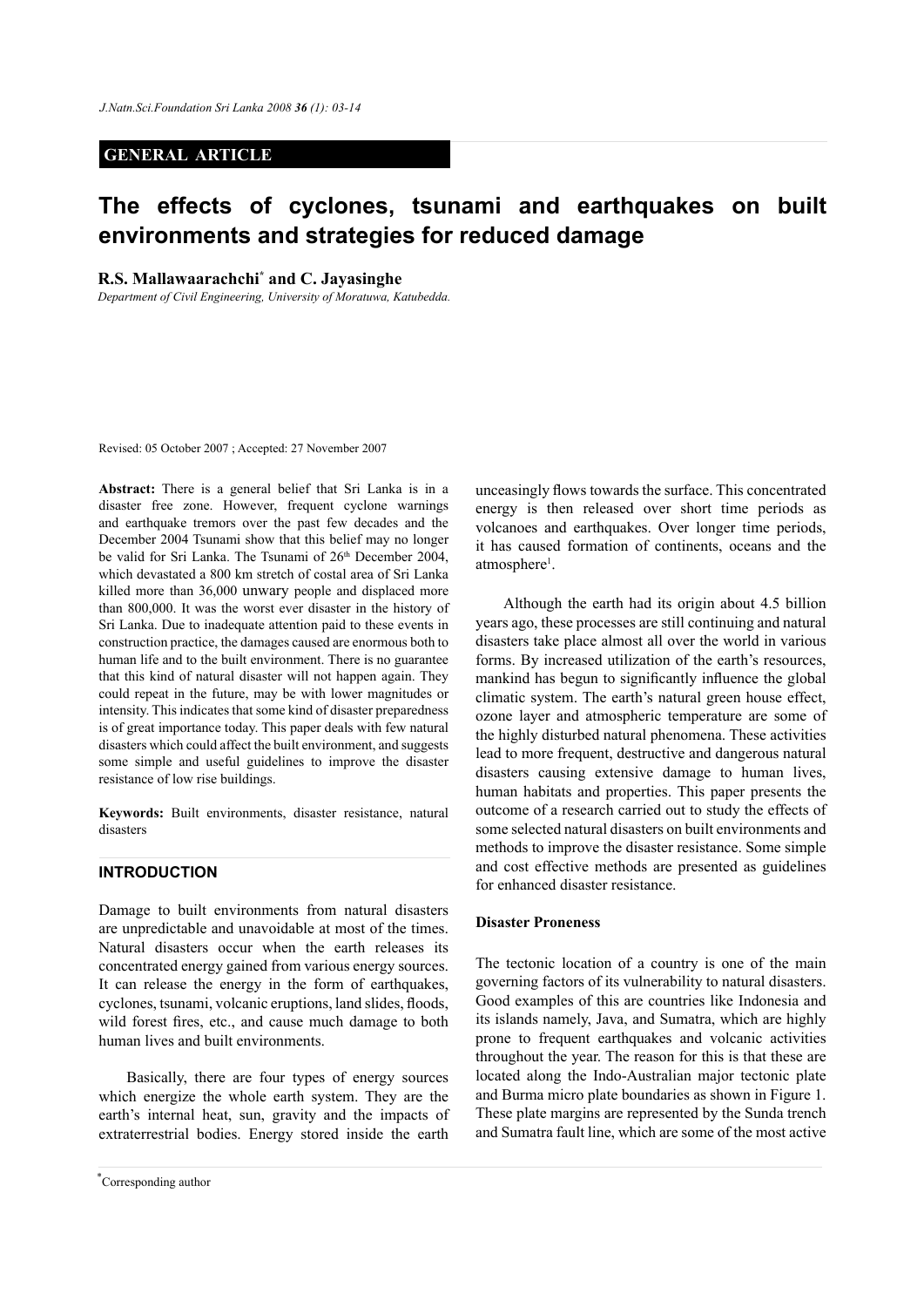*4* 

seismic areas in the world today as shown in Figure 2. When earthquakes of higher magnitudes (generally, the magnitude greater than 6.5 in Richter scale) occur within the ocean, there is a strong possibility for tsunami of some magnitude.



**Figure 1:** Major tectonic plate settings of the India-Australia region. Recent studies reveal that Indu-Australian plate has separated many millions years ago and now they act as two separate plates. The Australian plate is rotating in the counter clock wise direction by putting stress on the Southern segment of the Indian plate and Western section of Burma micro plate making this triple point tectonic junction a very active seismic area.

Similarly, the regions within the typical cyclone tracks of the world could be subjected to cyclonic effects frequently. Tropical cyclones generally develop between the 10˚-15˚ latitudinal circles. Once generated, the area within the 5˚-30˚ latitudes can be easily affected by these cyclones. The Northern Indian Ocean region (i.e. the Bay of Bengal region where cyclones are generated) is susceptible to these during the months from May to December.

In case of the geometrical location of Sri Lanka, it is on the Indo-Australian major tectonic plate in between 5˚55'-9˚51'N latitudes and 79˚43'-81˚53'E longitudes, approximately 1600 km away from the active plate boundary. Therefore, there is little chance for inter-plate type earthquakes to affect Sri Lanka. For example the earthquake close to Indonesia of magnitude 9.3 in Richter scale of 26<sup>th</sup> December 2004 or 8.2 in Richter scale of 12<sup>th</sup> September 2007 was not even felt in Sri Lanka except for some minor tremors in few locations. However, the tsunami created by the earthquake of 26<sup>th</sup> December 2004 devastated the coastal area of Sri Lanka. The earthquake of 12th September 2007 led to the evacuation of many people from the coastal regions. Cyclones could also affect Sri Lanka especially the North and East as shown in the cyclone map of Figure 3. Thus, adopting some disaster resistant measures for built environments against these three types would be appropriate.



**Figure 2:** Seismicity in the Northeast Indian Ocean region for the period from 1800 to Sept. 2001. Each dot indicates an earthquake of magnitude greater than 5M in Richter scale Magnitudes are represented by the sizes of the dots.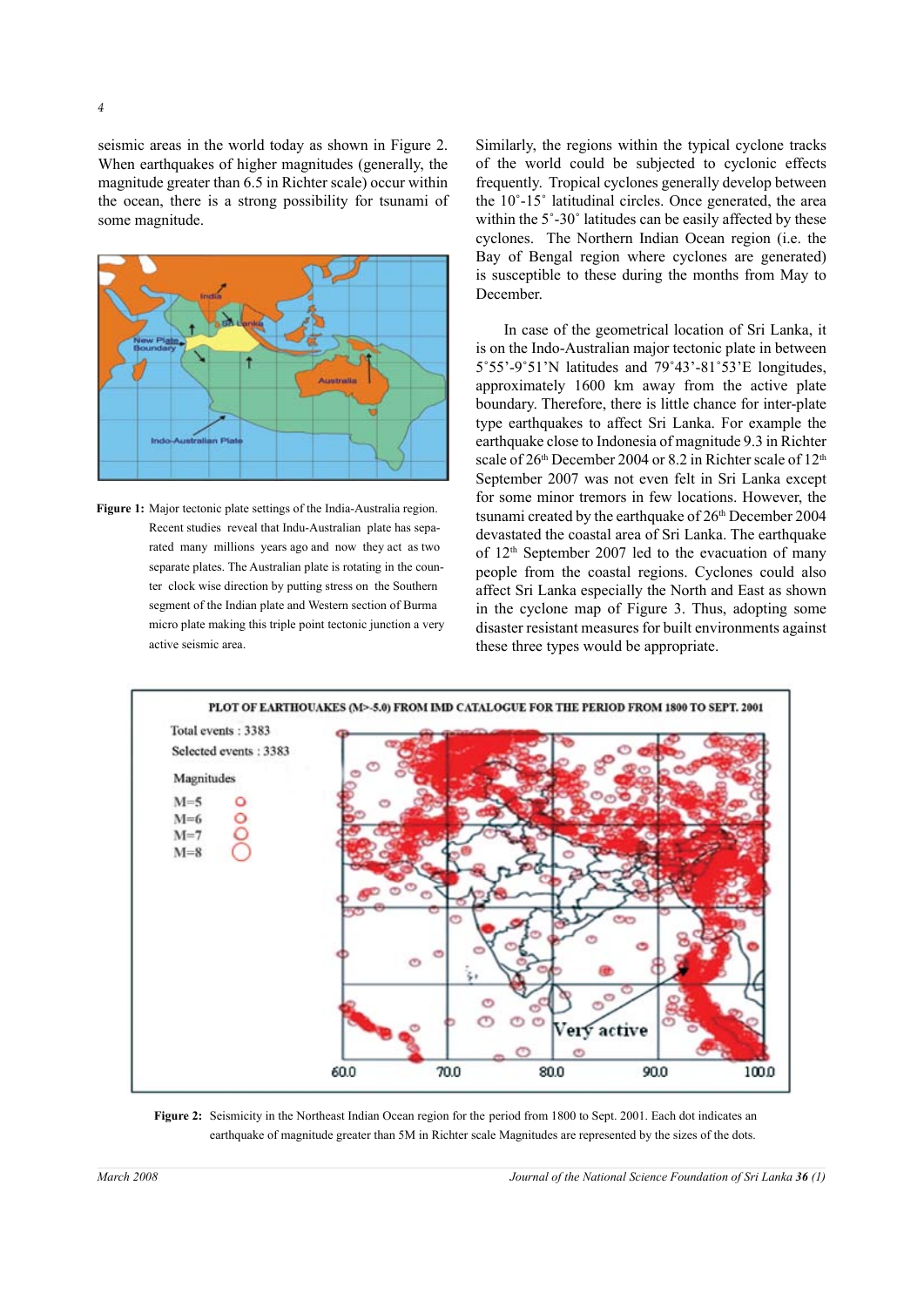#### **Earthquakes**

Earthquakes may be created by volcanic activities, meteorite impacts, undersea landslides, explosions of nuclear bombs, etc. But they usually occur when the rock underneath breaks along a fault line. Fault line is a fracture, a crack in the earth along which the rocks on each of its two sides move against each other. When the stresses built up are large, rocks break and shift along the fault lines. This will generate seismic waves that could cause ground vibrations. This action can be likened to the effect that is visible when a stone is thrown into water, i.e. series of concentric waves that move outwards from the center. Seismic waves too behave like this. This type of movement that leads to build up of energy could create earthquakes well away from known plate boundaries. They are called intra-plate type earthquakes. According to previous studies<sup>2</sup> a total of 88 such earthquakes have occurred since 1819 to 1988 within an area covered by 2˚-13˚ North latitudes and 76˚-85˚ East longitudes.

When earthquakes occur, they can generate three different types of seismic waves:

- 1. Primary waves (P-waves)
- 2. Secondary waves (S-waves)
- 3. Surface waves (L-waves)

P waves are responsible for the back and forth movement of the ground and cause relatively low displacements. Further, they are of high frequency, short wave length longitudinal waves which can pass through both liquids and solids. This is the first kind of wave which arrives at any given point after an earthquake. S-waves are responsible for the side ways displacements of walls and fences, giving them S shaped deformations and displacements on the surface of the earth. These are also of high frequency, short wave length, but are transverse waves. These waves cannot move through liquids and arrive at any given point after the P waves. L waves are transverse, of long wavelength with low frequencies. They are generated only within close proximities of the epicenters but are responsible for the majority of damage to the structures due to its wave like rise and fall motion of the ground.

The magnitude of an earthquake is measured on the Richter scale, invented by Charles F. Richter in 1934. The scale is based on the logarithmic scale (base 10), i.e. a magnitude 5 earthquake is 10 times stronger than a magnitude 4 earthquake. The energy released between two adjacent values on Richter scale is proportional to  $10^{3/2}$  (i.e. 31.6~32) and generally considered as 32 times.



**Figure 3:** Typical tracks of tropical cyclones in the world. North, North Central and Eastern provinces of Sri Lanka are highly vulnerable for cyclonic effects in the months of May to December

*Journal of the National Science Foundation of Sri Lanka* **36** (1) March 2008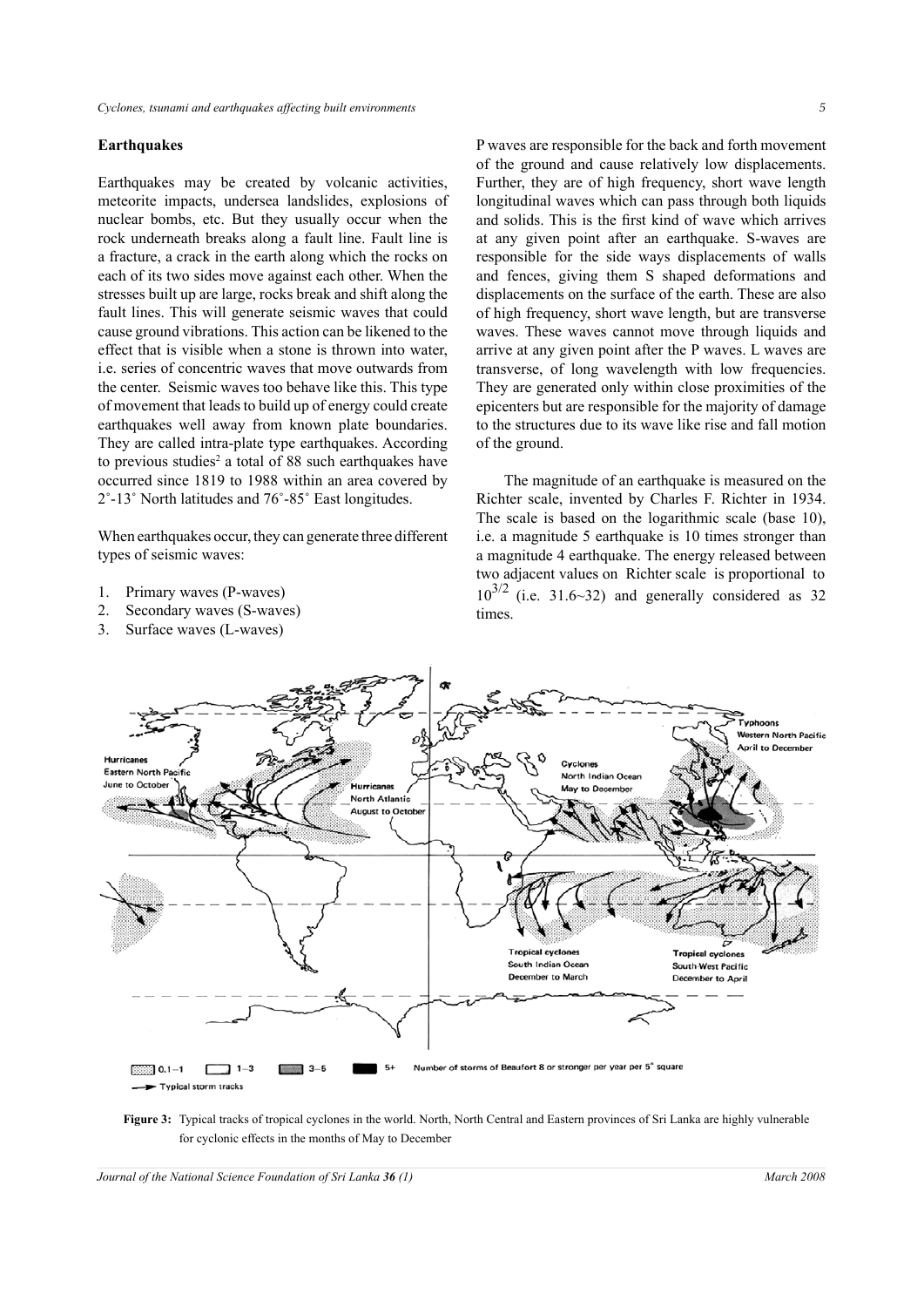Sri Lanka is located well away from the major tectonic plate boundaries. Sri Lanka is safe from more frequent and more violent type of earthquakes that are likely to happen along the faults of plate boundaries, i.e. inter-plate type earthquakes. One good example for this is the 26th December 2004 earthquake of 9.3 M in Richter scale, the second largest earthquake ever recorded on seismographs. It was powerful enough to vibrate the whole planet by about half an inch<sup>3</sup>. Even so, Sri Lanka felt minor tremors in few locations only. Past records also indicate that chances of even moderate earthquakes of magnitudes 5.5 M-6.0 M, closer to Sri Lanka, are very remote. However, it is desirable to make structures which could resist some earthquake magnitudes in Sri Lanka since more and more earthquake tremors can be expected due to the increased seismic activities in the region. It is also very difficult to predict the next event and its nature. Nowadays, the earthquake resistant design techniques are being implemented in most of the large building projects and tall structures due to the uncertainty of minor earthquakes affecting Sri Lanka in the near future. The earthquake resistance enhancement techniques that can be adopted for reinforced concrete buildings with respect to structural forms, planning provisions and reinforcement detailing have been presented by in previous studies<sup>4</sup>.

However, the adoption of desirable features in smaller buildings and houses has lagged behind and can be attributed to the fear that earthquake resistance enhancement will have a significant cost implication. A series of measures that could be adopted for masonry construction often used for single and two storey houses has already been presented<sup>5</sup>.

#### **Cyclones**

Changes in global climatic patterns resulted in more frequent cyclone warnings over the past few years. On 24<sup>th</sup> of November 1978 and 26<sup>th</sup> of December 2000, there were two severe tropical cyclones that swept in from the Bay of Bengal across the Northern, North Central and Eastern provinces of Sri Lanka with resulting wind speed reaching up to 150 kmph. Many people were reported

**Table 1:** Normal and post disaster wind speeds for 3 different wind zones in Sri Lanka

| Zone   | $(ms^{-1})$<br>Wind speed |               |  |
|--------|---------------------------|---------------|--|
|        | Normal                    | Post disaster |  |
| Zone 1 | 49                        | 54            |  |
| Zone 2 | 42                        | 47            |  |
| Zone 3 | 33                        | 38            |  |

dead and more than half a million people were forced to flee their homes due to the  $24<sup>th</sup>$  of November 1978 cyclone. Approximately 83,000 houses have been either damaged or destroyed from this catastrophe within a 150 km long belt from Tirukkovil to Trincomalee. Severe damages were also caused to the infrastructure facilities such as, power supply, transportation and communication. Since a disaster of this nature had never been known prior to this time, the damage to both human lives and property were enormous. Figure 3, which indicates the typical cyclone tracks in the world, can be used to explain the higher vulnerability of northern and eastern provinces for cyclones.

Cyclonic storms occur when the sea surface temperature exceeds 27<sup>o</sup>C for extended periods which can be attributed to many cyclones originating in the Bay of Bengal. This is similar to the tropical Atlantic hurricanes. The rise in temperature sets up wind systems which generate enormous amounts of energy.

After the November  $24<sup>th</sup>$  1978 cyclone, three basic wind speed values were established by dividing Sri Lanka into three different wind zones as indicated in Table 1. The post disaster wind speeds are for the design of important structures such as hospitals, fire brigade, etc. where post disaster recovery actions need to take place. Generally, two wind speeds are not necessary since the normal wind speed can be multiplied by 1.1 for post disaster structures according to the AS 1170: Part 2: 1989<sup>6</sup>.

Zone 1 can be identified as the area where major towns like Jaffna, Trincomalee, Batticaloa, Kalmunei, Amparai are located and the area within a 50 km band from the eastern coastal line. Zone 3 consists of all towns west of Puttlam, Anuradhapura, Dambulla, Matale, and Kataragama. The major towns like Colombo, Kandy, Kurunegala, Galle, Matara, Nuwara-eliya and Bandarawela also fall within Zone 3. Zone 2 includes

**Table 2**: Tsunami classification [12]

| Tsunami<br>magnitude<br>m | Tsunami height<br>H | Damage                                          |
|---------------------------|---------------------|-------------------------------------------------|
| $-1$                      | 50 cm               | None                                            |
| 0                         | 1 <sub>m</sub>      | Very little damage                              |
| 1                         | 2 <sub>m</sub>      | Coastal and shipping damage                     |
| $\mathfrak{D}$            | $4 m \sim 6 m$      | Damage and lives lost in cer<br>tain land areas |
| 3                         | $10 m \sim 20 m$    | Considerable damage to the<br>coastal areas     |
| 4                         | 30 <sub>m</sub>     | Massive damage to the coastal                   |
|                           |                     | areas                                           |
|                           |                     |                                                 |

*March 2008 Journal of the National Science Foundation of Sri Lanka 36 (1)*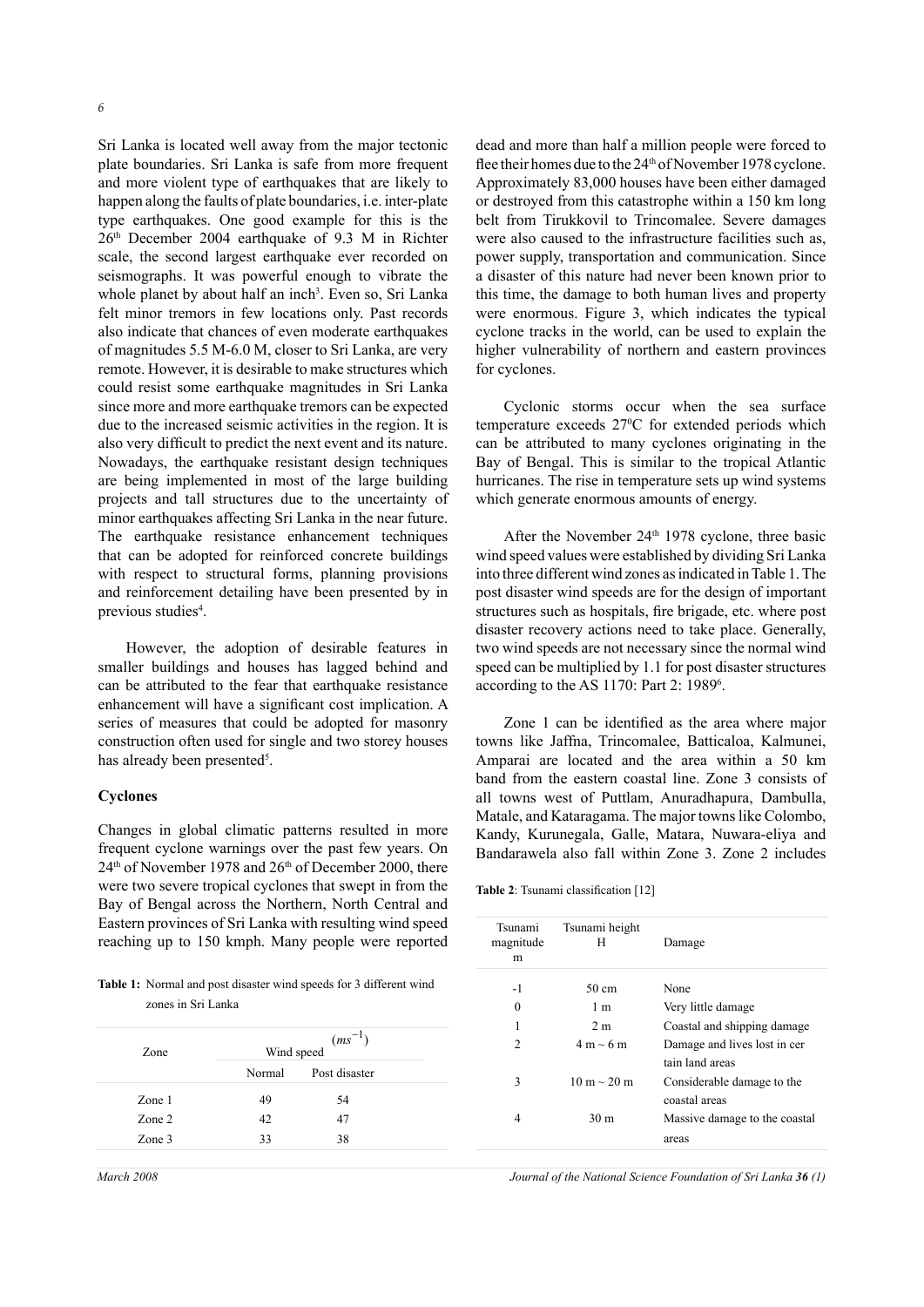the rest of the areas between Zones 1 and 37 . Figure 4 indicates the three different wind zones in Sri Lanka<sup>8</sup>.

#### **Tsunami**

The word tsunami has originated from the Japanese language, meaning "Large harbour waves". This is the biggest and more feared kind of waves. It cannot be noticed in the open sea, but suddenly rise up in shallow water closer to the shoreline and strike large costal areas. Tsunami waves are generated mainly due to sudden displacements of the sea bottom which in turn makes a vertical disruption of a large water column. This is mainly due to under sea earthquakes. But volcanic eruptions, displacements of marine sediments, landslides near the coast and meteorite impacts are also responsible for these waves<sup>9</sup>. Globally, the highest concentration of tsunami occurs around the rim of the Pacific Ocean in the Australia-Asia region $10$ . Japan is subjected to severe earthquakes each year as it strides three tectonic plates, which subduct into the mantle. But only some are tsunamigenic and most tsunami are localized.



Several relationships exist between the magnitude of an earthquake and the magnitudes of tsunami waves it can generate. If the magnitude of a Tsunami is expressed as "m", one such relationship is.

$$
m = 2.61 \times M - 18.44
$$

Where, "M" is the magnitude of an earthquake defined by the Richter scale.

A previous study11 has illustrated one classification system of the strength of the tsunami expressed as a magnitude "m" and it is shown in Table 2. When Tsunami waves reach shallow waters, the wave speeds will be reduced but the heights can increase rapidly due to minimum amount of energy loss. Sri Lanka having a very narrow continental shelf, had not reflected a significant amount of wave energy during the last Tsunami on the  $26<sup>th</sup>$ of December 200411. The wave energy that transmitted over the continental shelf had moved towards the land with devastating power and destruction. Therefore, it is essential to have natural energy dissipaters like coral reefs, mangroves grown on the shore line, sand dunes, etc. When coral reefs are present, they will act as a natural submerged breakwater and dissipate the wave energy<sup>12</sup>. The waves have gone up to 15 m from the mean sea level in some parts of the Eastern coast. But most of



*Journal of the National Science Foundation of Sri Lanka* **36** (1) March 2008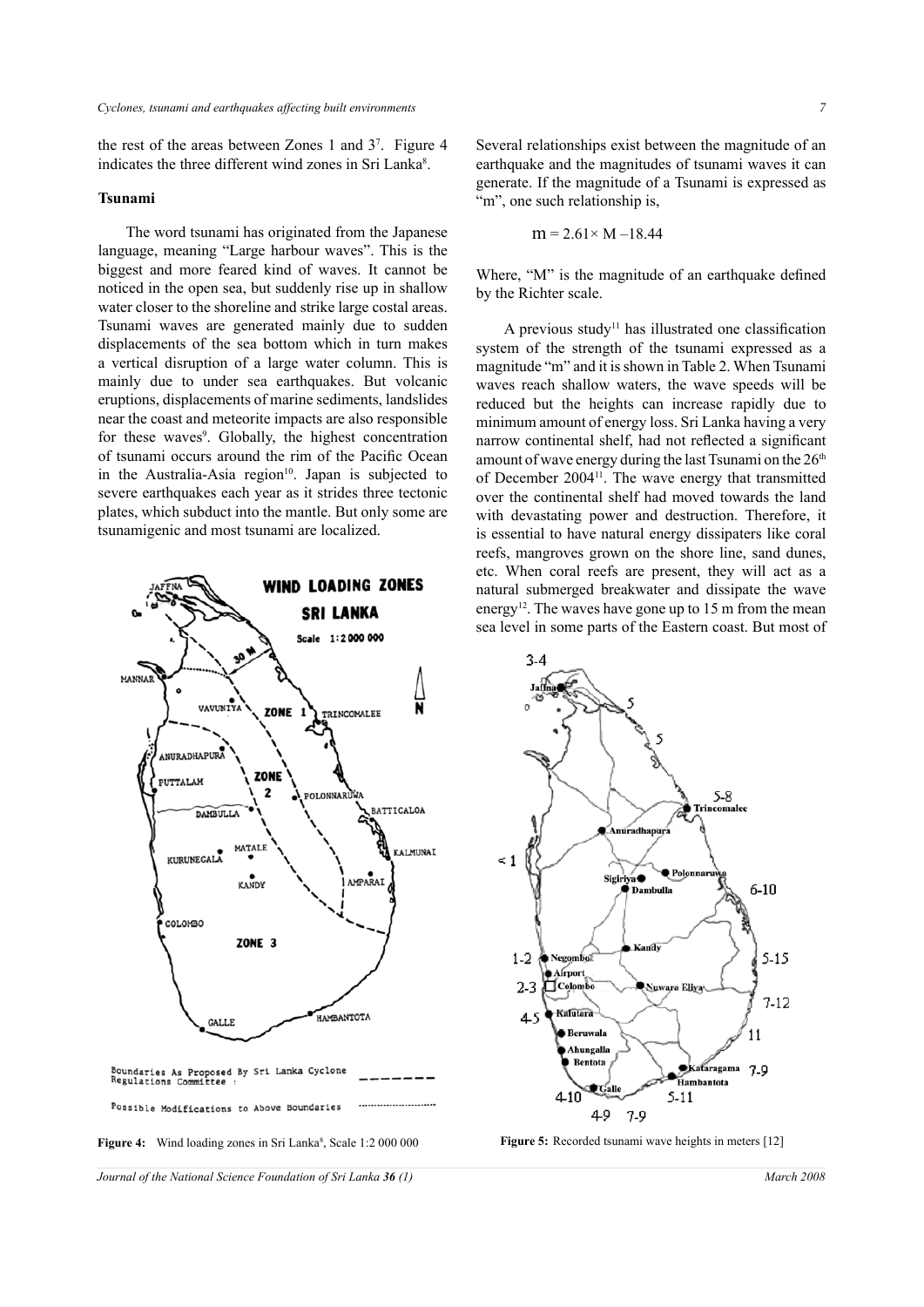the typical structural damages were due to wave heights of less than 15 m. In many places the wave heights were within the range of 2-5 m from the structural foundation levels13. Figure 5 shows the estimated wave heights from the mean sea level in the tsunami affected coastal areas in Sri Lanka.

The danger from future tsunami and earthquake tremors in Sri Lanka is also mainly due to the high seismicity in highly active Sunda trench and Sumatra fault. The major reason for high seismicity is the location on or closer to the triple junction among the tectonic plates. On December  $26<sup>th</sup>$  of 2004, one such massive tsunami struck a 1126 km area of the costal belt of Sri Lanka, causing a catastrophic level of destruction in 13 of the 25 districts. According to the records published in 2005 by the Department of Census and Statistics of Sri Lanka, this tsunami disaster had caused a death toll of over 36,000 and out of this 30,957 people were listed as dead and 5644 were listed as missing. An estimated total of 800,000 people were displaced<sup>14</sup>.

## **Damage level**

The built environments under these three adverse forces of nature have shown either minor structural damages or partial collapses or complete failures, depending on the magnitude of the forces. Therefore, the issues that have been commonly addressed and the reasons discussed for them in this paper will be common to most cases. Lack of awareness of the general public on the effects from various loading conditions that act on structures due to natural disasters and their responses under these kinds of disastrous situations are two of the main reasons for the loss of life and property damage.

In this paper some commonly identified structural damages are discussed with photographs. These structural damages were identified from several field studies carried out after the natural disasters. Most of the photographs were taken after the 26<sup>th</sup> of December 2004 tsunami in coastal areas such as Amabalangoda, Hikkaduwa, Galle, Matara, Tangalle, Yala, Ampara, Kalmunei and Batticaloa. Various types of structural damages that occurred due to natural disasters are given in the following sections.

#### **Non engineered masonry brickwork structures**

Burnt clay bricks are the most widely used material in house construction in many parts of Sri Lanka. Due to wider availability, ease of use and rapid construction, they have gained popularity among many builders. The single story and two storey houses and other structures made out of this are "non-engineered" in many cases.

A range of damages possible are from small structural damages to the complete collapses.

Figures, 6, 7, and 8 show some of the common structural damages that occurred after the tsunami waves. According to previous studies<sup>15</sup>, the types of failures in these kinds of non-engineered structures are mainly due to the lateral pressure exerted on walls from filled up water, uplift caused by filled up water, floor slab failures due to erosion of foundations and also due to liquefaction of sandy soils under the foundations.

# **Typical foundations of single storey houses**

In coastal areas, sandy soil conditions are common. Sandy soil is considered as an ideal material for locating foundations of single storey houses due to its reasonably high bearing capacity even when the water table is high. However, the situation created by tsunami waves showed special characteristics such as rapid build up of pore pressures and scouring action. Where shallow foundations were located on sandy soils, they were affected to a significant level that led to the collapse of many houses.

Since it is not practically possible to change the main soil type, the foundations of houses built on sandy soil will need certain precautions that will minimize the chances for liquefaction or scouring. These are presented under the guidelines indicated in this paper.

In some cases where the foundations were rigid enough, the wall panels have completely washed away due to inadequate bond between walls and the plinth beam when subjected to excessive lateral loads. Figure 9 shows a picture of a damaged single storey masonry building in which all the walls have washed away from tsunami tidal waves.

# **Foundations of reinforced concrete structures**

Sandy soil conditions are generally considered as reasonably acceptable soil even for the foundations of low rise reinforced concrete framed buildings of 3-4 stories. Owing to good bearing capacity, isolated pad footings are often used at shallow depths. There is a strong tendency to have a plinth beam at ground floor level to tie all the isolated pad footings. Such foundations have also suffered severe damage primarily due to liquefaction and scouring caused by rapidly moving waves. Thus, even the reinforced concrete structures would need some precautions to prevent such damage when located in areas with sandy soil. One of the main observations was that the scouring damage was generally limited to about 1.0 m below the existing foundation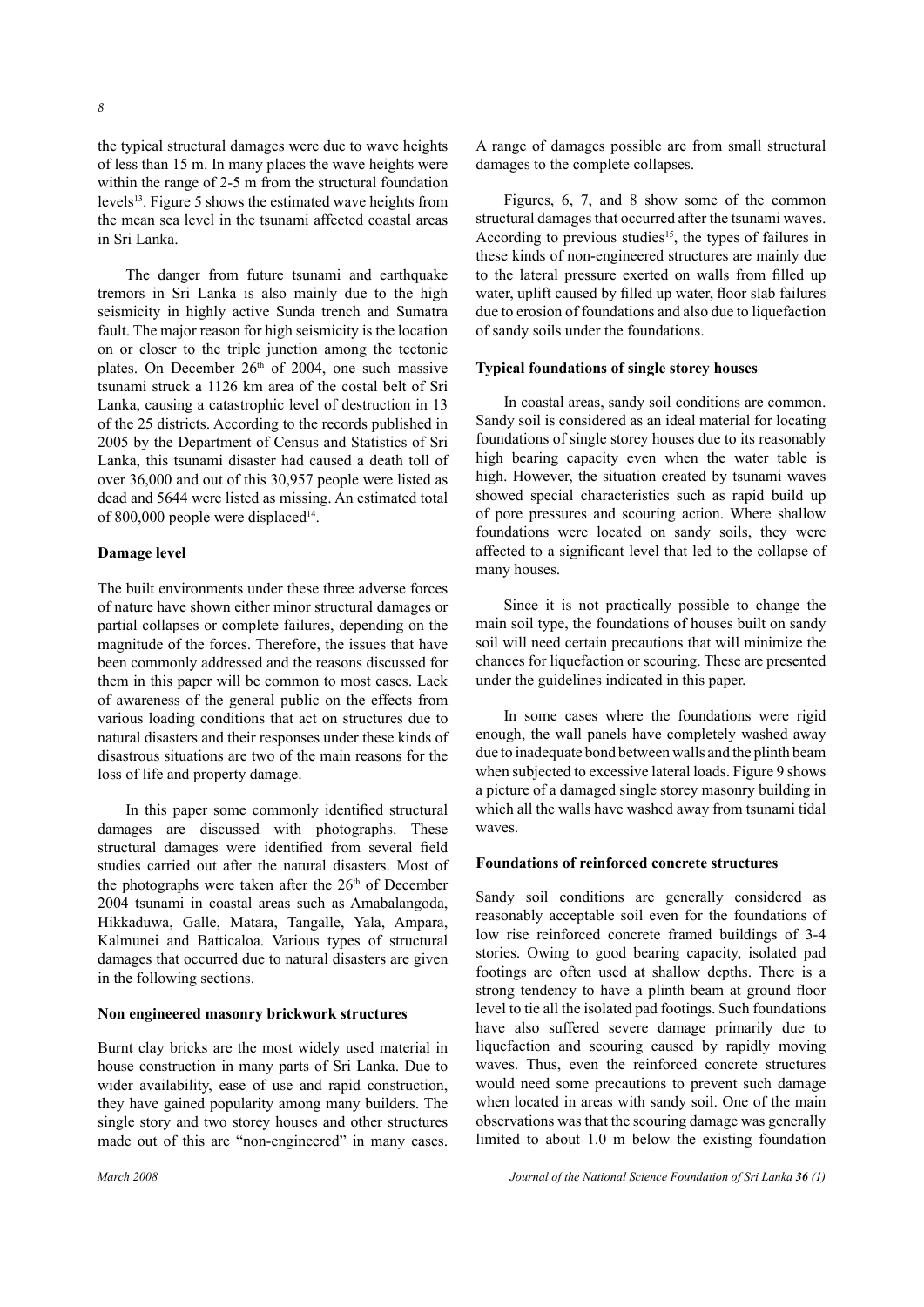*Cyclones, tsunami and earthquakes affecting built environments 9*



**Figure 6:** Completely collapsed brickwork structures due to tsunami tidal waves in Kalmunei



**Figure 7:** Partially collapsed brickwork structures due to tsunami tidal waves in Sri Lanka



Figure 8: A structure of a building survived with minimum damage. Only the infill masonry panels have collapsed from tsunami waves



**Figure 9:** Failure of a masonry low rise building in Yala-Safari Beach Hotel, Yala, due to tsunami waves



**Figure 10:** Under-scouring of foundation at a corner of a school building from tsunami waves



**Figure 11:** A house close to the shoreline, its long weaker side facing the sea coast

*Journal of the National Science Foundation of Sri Lanka* **36** (1) March 2008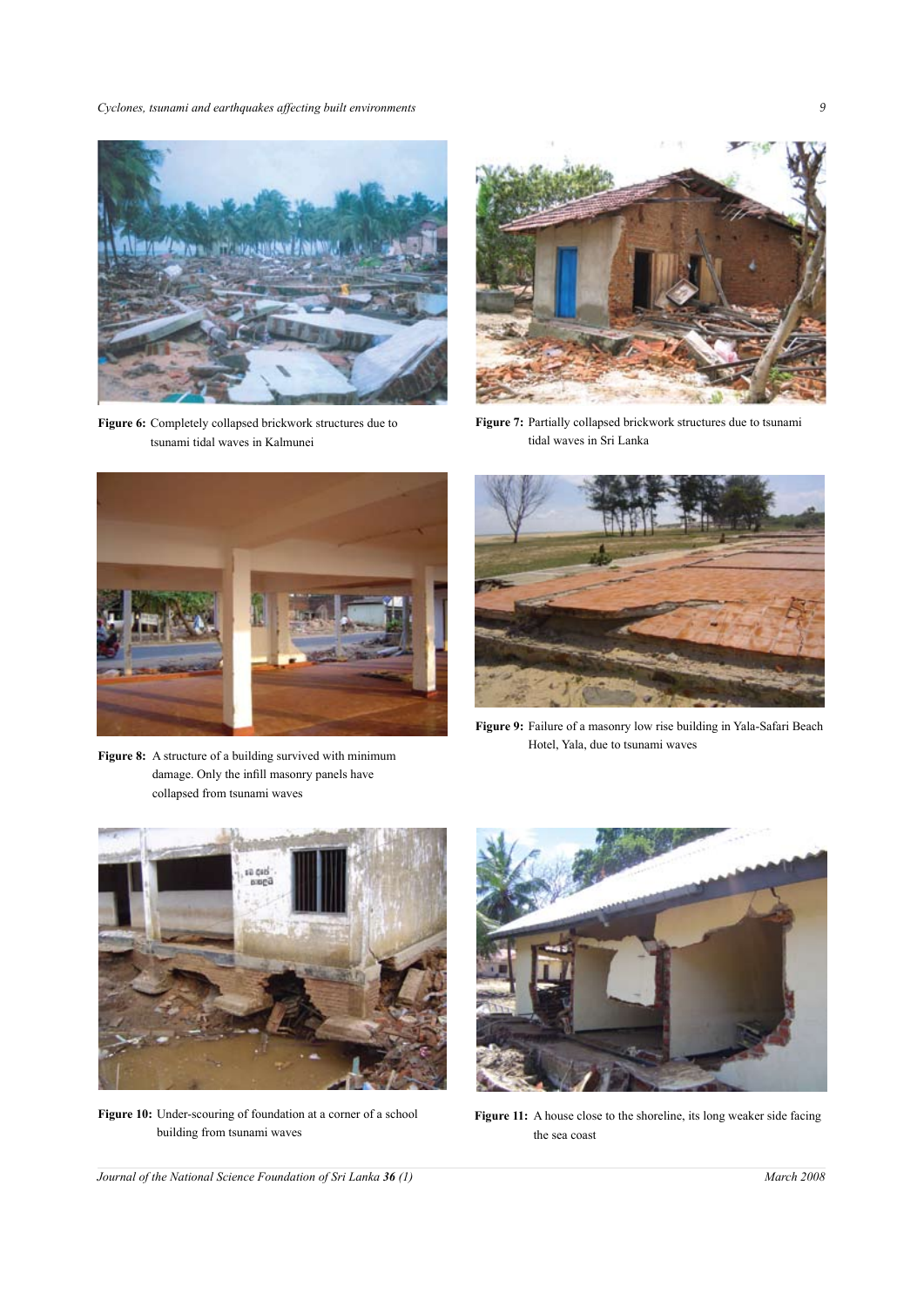level. Figure 10 shows a picture of a school building with isolated pad footings. It shows how severe the scouring action can be at a corner of a building like this due to the formation of eddies in waves.

## **Window and door openings in wall panels**

The window and door opening locations are generally selected giving priority to satisfy the minimum requirements of building regulations, aesthetics and functionality. Very little attention is usually given to the structural aspects. However, provision of openings could give rise to higher stresses closer to the openings. If careful attention is not paid on the size and spacing of openings, it can lead to serious structural damage in case of both in plane and out of plane stresses caused by lateral loads. In order to reduce such adverse stresses, various guidelines can be used.



**Figure 12:** A house close to the shoreline, its short and stiffer edge facing towards the sea

![](_page_7_Picture_5.jpeg)

**Figure 13:** Single storey building; asbestos roof has blown away

According to the guidelines published by the National Housing Development Authority, the total length of openings should not exceed 50% of the length of wall sections span between two consecutive cross walls for single storey, 42% for two storey and 33% for three storey houses<sup>16</sup>. Further to that, similar values have been given as guidelines in Great publications<sup>17</sup>, and in the guidelines published by the Government of Tamil Nadu18. One common bad construction practice that could be observed in most of the damaged structures due to tsunami tidal waves was the discontinuity of the lintels above the openings. Instead of a continuous lintel beam, segments were used above door and window openings. It is desirable to have all the top levels of these openings at a single elevation enabling a continuous concrete lintel band to be easily placed. This will give higher rigidity to the entire structure.

The orientation of the building also plays a major role with respect to the structural performance. In case of heavy and gusty winds, frequent floods, and tsunami waves, it is more desirable to have the shorter or the stiffer edge facing them. Figures 11 and 12 provide some evidences on the effect of orientation of a building against its structural performance under excessive loading conditions. Both these houses were close to the shore line. The house where the front wall with many openings facing the sea, (shown in Figure 11) suffered severe damage. In the house shown in Figure 12, the short and stiffer walls well supported by walls located perpendicular to it, suffered much less damage. This indicates that the enhanced lateral load resistance is highly beneficial in resisting lateral loads that occur in extreme events of nature.

## **Failures of roof structures**

Failure of roof structures is generally associated with cyclones. However, the tidal waves caused by tsunami of

![](_page_7_Picture_11.jpeg)

due to a cyclone **Figure 14:** Damage due to a boat taken from tsunami waves

*March 2008 Journal of the National Science Foundation of Sri Lanka 36 (1)*

*10*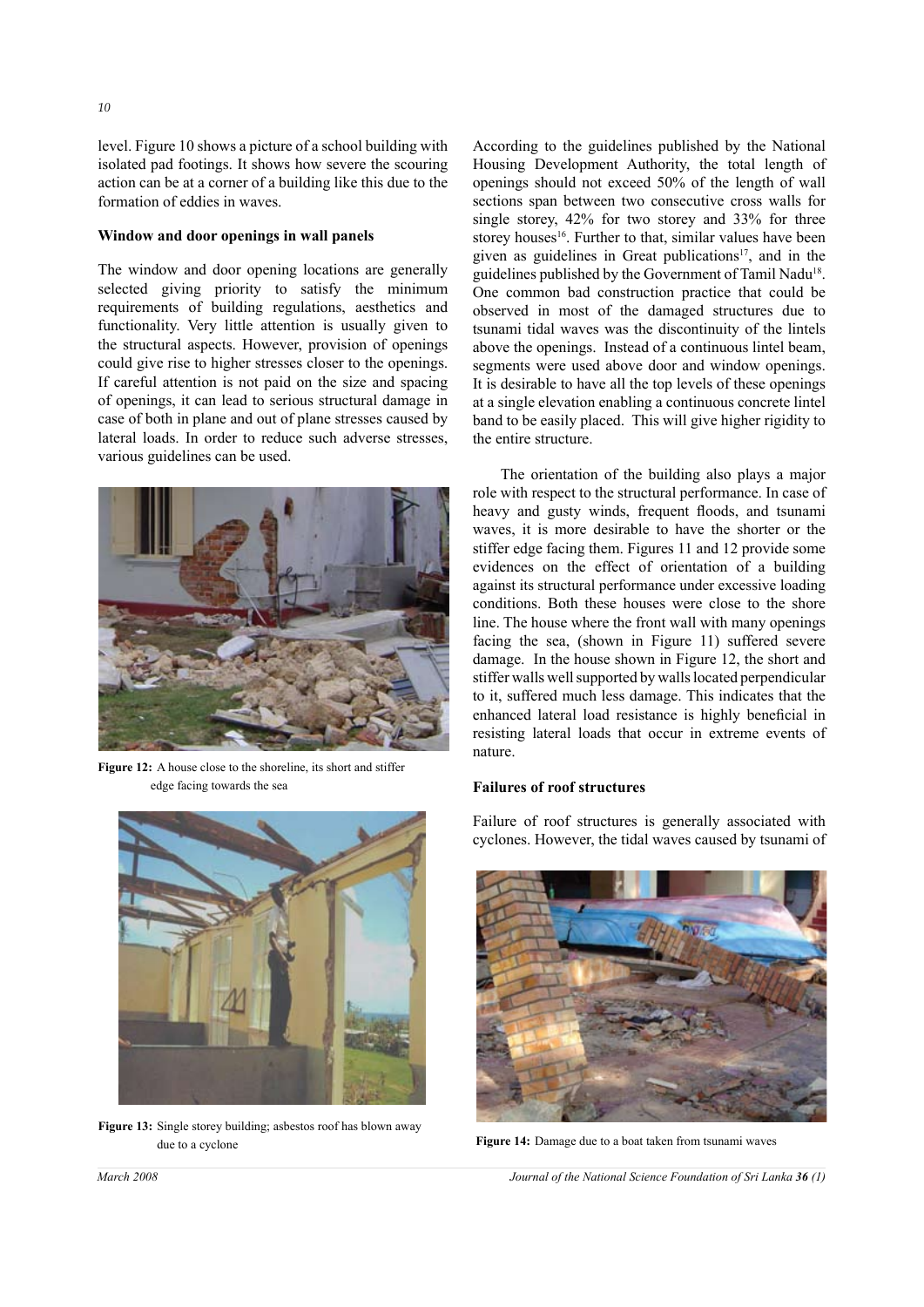significant height could also affect the roofs. According to the survey data of Department of Census and Statistics of Sri Lanka, most widely used roof covering material in Sri Lanka is burnt clay tiles (57%). Cement fiber sheets are the second most popular roof covering material  $(15\%)^{19}$ . In the event of severe winds, these roofs can be subjected to uplifting forces. Figure 13 shows a picture of a single storey house in which the cement fiber sheet roof has blown away from heavy winds.This type of roof failures could be observed at least in 2,3 places every year due to high wind conditions. Some recent events were in November and December 2007.

For roof covering materials and structure, a suitable anchoring mechanism is an effective way of resisting the uplifting forces. The proper guidelines have been developed after the 1978 cyclone. However, they have not been adopted for majority of the houses due to various reasons such as lack of awareness and sometimes ignorance.

#### **Damage due to floating debris**

Floating debris can cause severe damage during flooding, cyclonic and tsunami situations. Part of the debris is due to damaged buildings and hence ability to minimize damage could assist in reducing such damage. However, there can be other objects which can come and hit along with water or wind such as the boat shown in Figure 14. These things can cause serious structural damage due to impact loading.

It is useful to undertake field surveys after a natural disaster to assess the damage to the built environments and also to determine the causes for such damages. Such studies can then be extended to develop strategies for enhanced disaster resistance. This section of the paper describes the enhancement of disaster resistance to minimize such structural damages. The proposed measures are presented as guidelines under each type of disaster, which can affect built environments.

#### **Guidelines for earthquakes**

Minor earthquake tremors primarily due to intra-plate type could be expected in Sri Lanka. Such earthquakes could apply significant dynamic forces over small durations of about 20-30 seconds. These forces could disintegrate foundations unless sufficient tensile force carrying capacity is available. It is also possible to separate the walls of super structures so that the walls will behave as independent members. This may cause some walls to behave with relatively weaker modes such as out of plane. If the walls act together, such out of plane loads can be transferred as in plane loads to the return walls located at right angles. Any type of masonry commonly used in Sri Lanka such as burnt clay bricks, cement sand, compressed stabilized earth, bricks and blocks, etc. are capable of resisting significantly high in plane loads, but relatively weak in resisting out of plane lateral loads.

![](_page_8_Figure_9.jpeg)

*Journal of the National Science Foundation of Sri Lanka* **36** (1) March 2008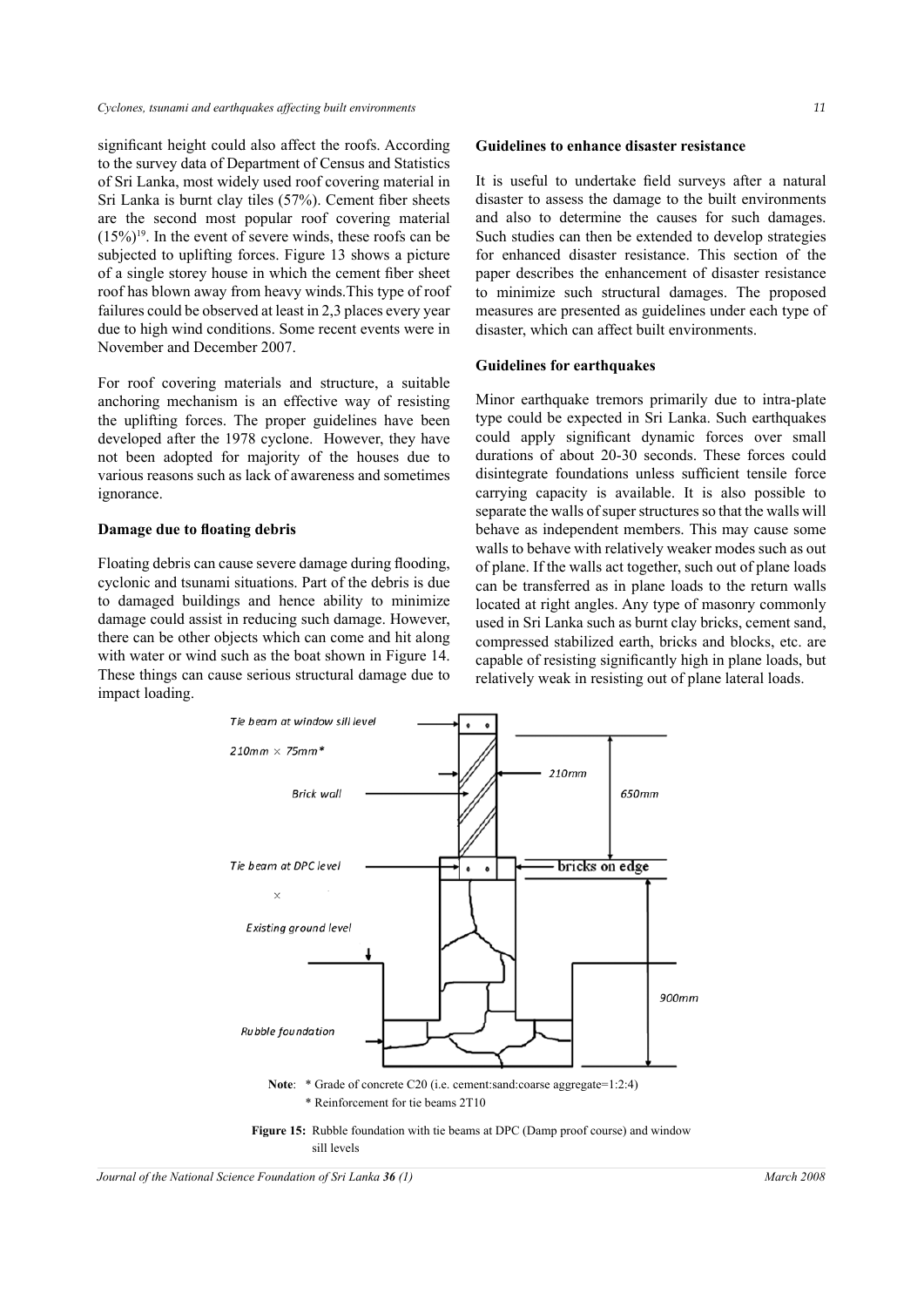This means that the remedial action must prevent the disintegration of walls and the foundation. This will need continuous tie beams which can tie the external and internal return walls together.

The preferred locations for such tie beams are the following:

- 1. Plinth level above the foundations
- 2. Lintel level as a continuous beam above the
- openings, connecting all internal and external walls
- 3. Window sill level

Another type of damage which is possible from earthquakes is the liquefaction of sandy soil. When earthquakes occur with their epicenters within or very close to the land and when the ground water table is also high, the liquefaction effects can be multiplied. This can reduce the bearing capacity of the soil to very low levels, momentarily. This can be easily prevented when the sand with coarse particles is mixed with low contents of laterite or any other granular soil so that the presence of clay particles within a dense skeleton of sandy particles will prevent the rapid development of pore pressures. However, fortunately the chances of this kind of an earthquakes happening with its epicenter located inland is very remote in Sri Lanka, as mentioned earlier in this paper.

When reduction in foundation bearing capacities are anticipated, it is important to ensure that the foundation will be strong enough to transfer loads from weaker regions to stronger regions until the soil regains the strength. This could be achieved by providing a continuous tie beam at the window sill level which acts in conjunction with the tie beam at plinth level and the foundation rubble work, to minimize the local deformations and hence cracking of walls. An arrangement of the proposed foundation system is shown in Figure 15.

#### **Guidelines for cyclones**

Cyclones could uplift light weight roofs. This was evident from the damages caused in the 1978 cyclone with greater damage to the cement fibre sheet and galvanized iron roofs. The solution to this is anchoring of the roof supporting structure and the roof covering materials to the walls and finally to the foundations. This is the solution recommended especially for houses located in Northern and Eastern parts of Sri Lanka.

An alternative to the above is, the use of stub columns with at least 1 number of T10 bars that could be used for anchoring of the roof structure. In order to prevent uplifting, it is essential to ensure that sufficient weight is available as the self weight of the walls above the continuous lintel. This could be achieved economically by raising the internal partition walls and the external walls sufficiently.

Preliminary studies indicate that a wall height of 600 mm to 1000 mm would be needed above the lintel level depending on the type and width of building materials (brick work, hollow block work or solid block work)<sup>20</sup>. This may change the manner in which future houses are designed since the present practice is to have only about 300 mm of wall height above the lintels and also to stop the internal partition walls at ceiling level. Such practices will not provide adequate support to the gable walls as well. Thus, these weaknesses should be minimized with increasing heights of internal and external walls above the continuous lintel levels which could ensure adequate weight that would resist cyclone induced uplifting forces.

#### **Guidelines for tsunami**

Tsunami generated tidal waves could have heights of up to 15 m. It is not practical to resist wave heights of over 3 m with single or two storey buildings. Waves up to 3 m could cause partial or complete submergence for a short duration and if such forces could be resisted for a sufficiently long duration, the structure stands a chance of surviving a tsunami. This will need a sufficient lateral load carrying capacity for the walls. It could be provided by the tie beams at various locations provided for enhanced earthquake resistance.

Another option available is the construction of elevated houses using a suitable arrangement of reinforced concrete columns as shown in Figure 16. However, this will have a significant increase in cost for a single storey house. This house will need sufficient number of brick walls to provide lateral stability needed against lateral loads induced by earthquakes. As shown in Figure 17, this type of localized effect can be expected from earthquake induced base shear forces. This picture was taken at Beralihela, Tissamaharamaya after few earthquake tremors on  $9<sup>th</sup>$ ,  $20<sup>th</sup>$  and  $21<sup>st</sup>$  July 2007.

Both options mentioned above have the risk of being affected by foundation failures that arise due to serious scouring or liquefaction on sandy soil conditions. The foundation failure occurs due to the rapid development of pore pressure beneath it, especially in sandy soils. Clayey soils will be affected to a much less extent since the impervious soil will not allow rapid changes in pore pressure levels. Thus, a possible solution would be to use a layer of clayey soil immediately below the foundation. However, this is not desirable since clayey soils could give rise to settlements. Thus, a compromising solution is to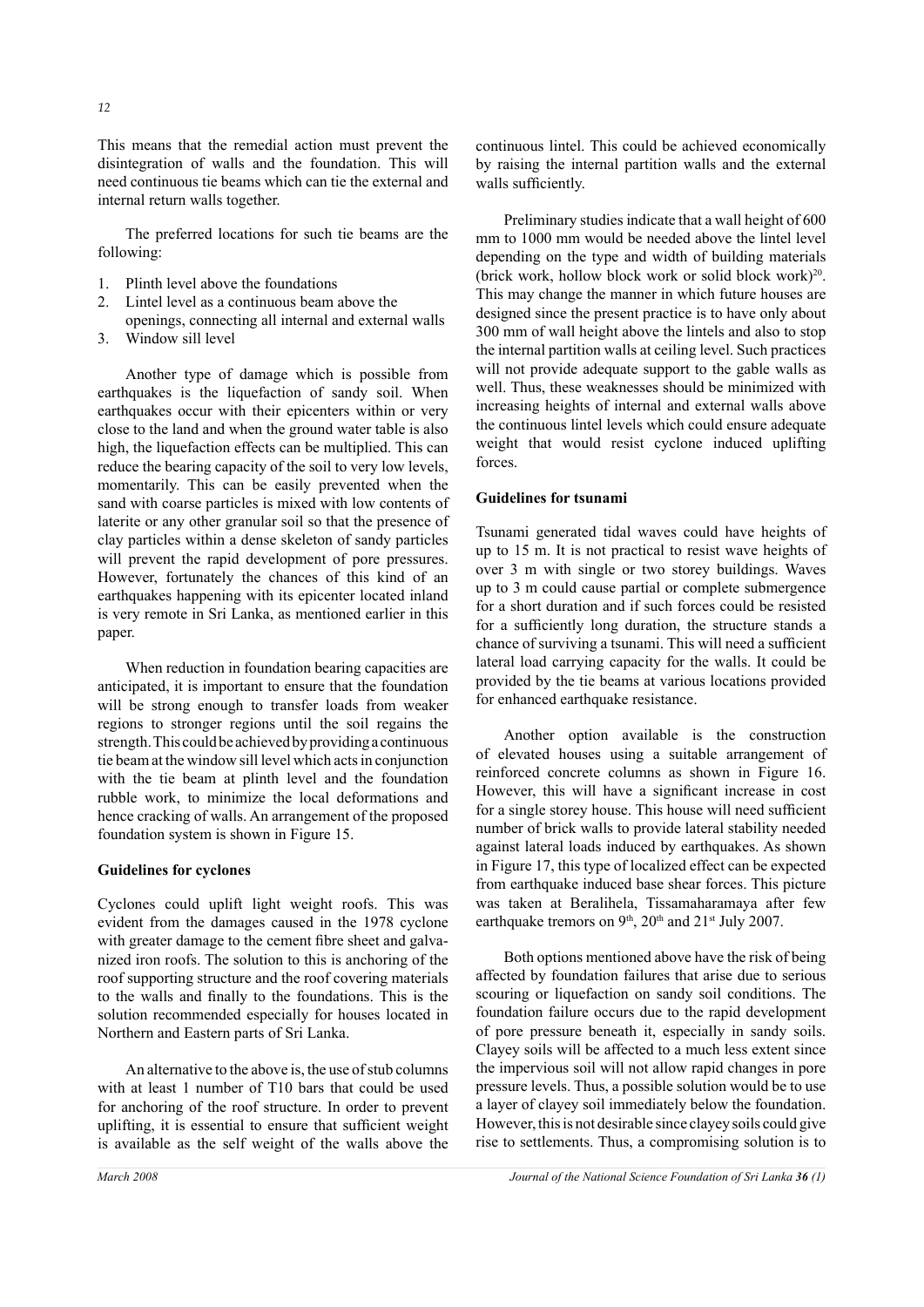mix sandy soil with laterite soil and to re-compact within the foundation. This will allow the house to have a foundation that is sufficiently deep, but resting on soils less susceptible for liquefaction. This can be considered as a cost effective solution since extra expenditure is needed only for soils to create a stable foundation for normal loads and wave generated conditions. Another serious effect on foundations is the scouring of sandy soil around the house. This also could have the same solution where sandy soils mixed with laterite soil could be used to create a relatively thick bed of top soil around the house. This is an economical solution that can be easily adopted with prevailing construction practices.

#### **An integrated approach**

The effects of tsunami generated waves, cyclones and earthquakes on a house vary to a certain extent. Thus, it would be advisable to have an integrated approach which will be able to deal with different types of natural disasters with minimum cost increases. The solution presented for foundations would be ideal for enhanced resistance against tsunamis and earthquakes. The provision of tie beams and continuous lintel will prevent disintegration of walls during earthquakes while providing enhanced lateral resistance against cyclones. The use of stub columns to prevent uplifting can assist with enhanced stability to gable walls. All these discussions indicate that enhanced disaster resistance measures should not be adopted to respond to a particular disaster, but ideally an integrated approach should be adopted where the house will be able to resist all types of forces due to the most probable disasters. In this paper, an approach is presented for three common types of disasters that are likely to affect single storey and two storey houses in low altitudes and especially close to the coastal areas with sandy soils.

![](_page_10_Figure_4.jpeg)

Figure 16: An elevated house which is suitable for low lying flood prone areas and coastal areas.

### **Cost increases of adopting disaster resistance guidelines**

For single storey houses, cost is a major fact that influences the decisions made during construction. The guidelines presented for foundation improvement with laterite soils will need extra labour and soil. The tie beams at foundation, window sill level and continuous lintels above openings will incur an extra cost. The use of stub columns for anchoring the roof will also lead to some extra cost. All these indicate additional costs which can be expressed as a function of total structural cost. It will be able to indicate the cost penalty needed with capital cost for a house with acceptable level of disaster resistance. The detailed cost studies carried out for a number of single storey houses with the integrated approach indicate extra costs in the range of 4-5% of the initial capital cost for structure. Since the structural cost is about 40-50% of the overall cost, the cost increase with respect to overall cost may be less than 2-3%.

#### **CONCLUSION**

The major types of disasters mentioned above which could affect Sri Lanka indicate the need in sufficient disaster resistance in houses to protect both lives and property when these extreme events of nature occur. Various solutions are available for different types of disasters. However, it is difficult to predict which disaster will occur when. Therefore, all the different solutions must be integrated and presented as a common solution.

The following broad guidelines should be followed in house construction:

![](_page_10_Picture_12.jpeg)

**Figure 17:** A masonry house subjected to earthquake induced ground motion- Beralihela, Tissamaharama

*Journal of the National Science Foundation of Sri Lanka* **36** (1) March 2008